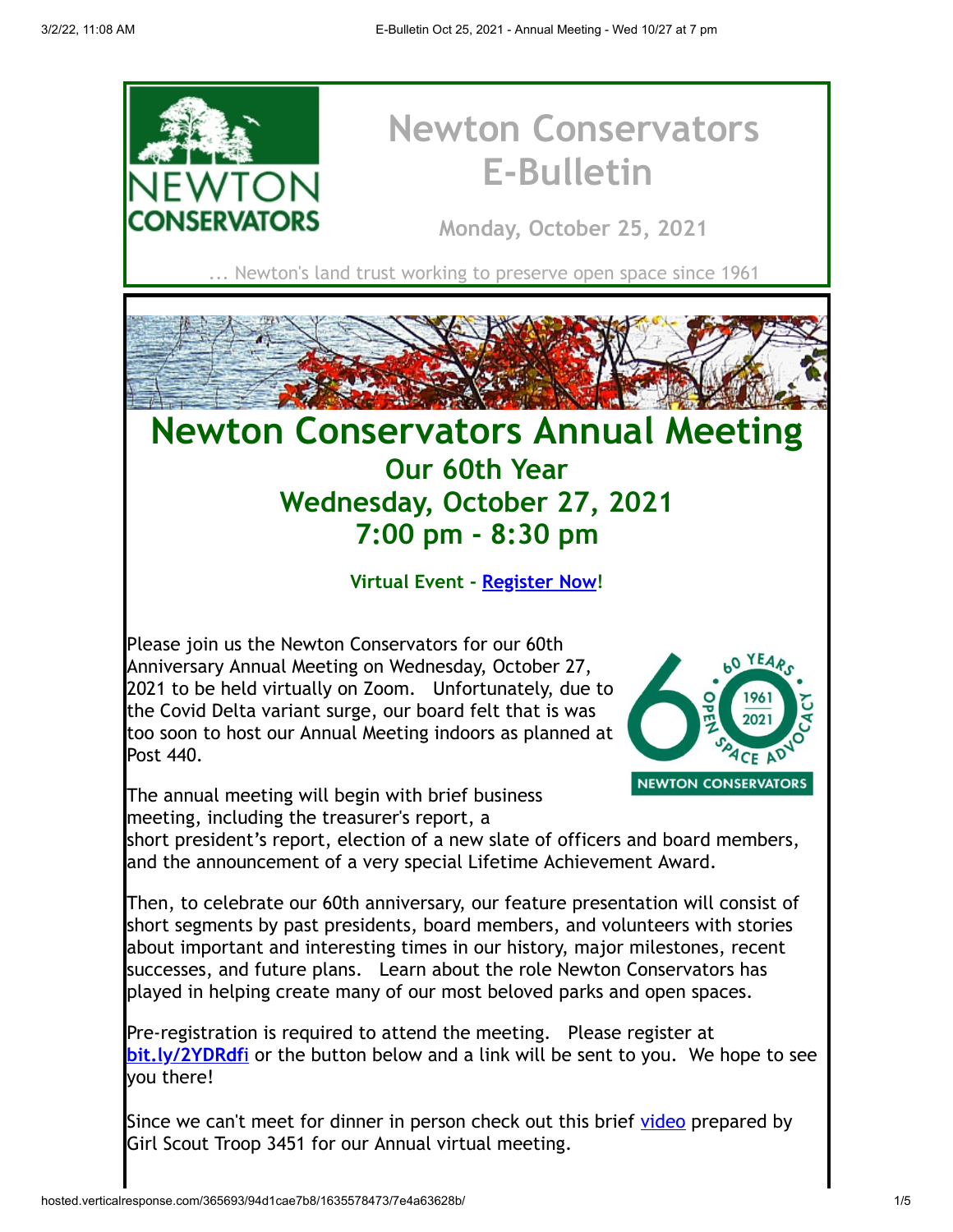Our long delayed in-person **[Newton Conservators Awards for 2020](https://cts.vresp.com/c/?NewtonConservators/94d1cae7b8/7e4a63628b/58bcb3184b)**, announced at our last Annual Meeting, were presented outdoors on Monday, September 27, 2021 (Rachel Carson Day) at the Newton City Hall Pollinator Garden. Given an improving Covid situation, Newton Conservators tentatively is looking forward to our next Annual Meeting and in-person 60th Anniversary Celebration on **Wednesday, May 4, 2022** at Post 440!

# **REGISTER NOW!**

**Wednesday, November 10, 2021, 7:00 pm - 8:30 pm The Wolves of the Forest Floor: The Eastern Red-backed Salamander Newton Conservators Fall Webinar Series - 2021 Presenter: Brooks Mathewson**

**[https://newtonconservators.org/events/the-wolves-of-the-forest-floor-the-eastern-red-backed](https://cts.vresp.com/c/?NewtonConservators/94d1cae7b8/7e4a63628b/b35d963b99)salamander/**

Eastern red-backed salamanders are important indicators of forest health. They are abundant, sensitive to environmental change, permanent forest residents, and play an important role in ecosystem function and carbon storage as predators of soil invertebrates. In this talk Brooks Mathewson, ecologist, educator, and photographer, will discuss his work and share images of these fascinating amphibians.



Brooks' research has been published in peer-reviewed journals and his photography has appeared in textbooks, magazines, and newspapers and has been exhibited widely including at the National Science Foundation. Brooks has studied amphibians in both rural and urban forests over the past fifteen years. Sign up: [https://bit.ly/3j6j27T](https://cts.vresp.com/c/?NewtonConservators/94d1cae7b8/7e4a63628b/b42995289f)

# **Newton Conservators Newsletter**

Our Fall 2021 Newsletter is now available at **[https://newtonconservators.org/newsletters](https://cts.vresp.com/c/?NewtonConservators/94d1cae7b8/7e4a63628b/89e9c9a146).**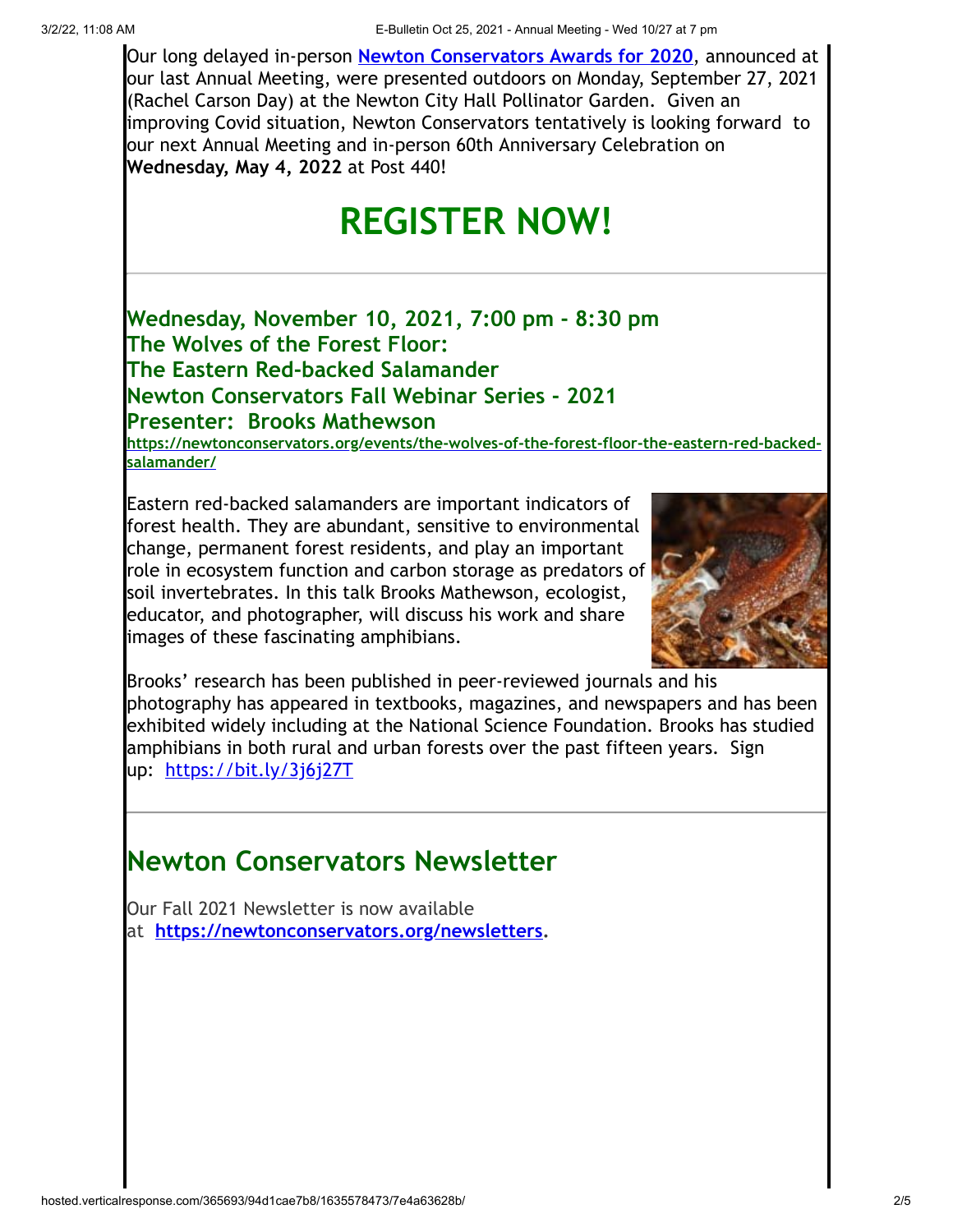

Ted Kuklinski, President Chris Hepburn, **Vice President** 

Michael Clarke, Secretary Katherine Howard Treasurer

David Backer Peter Barrer **Barbara Bates** Dan Brody **Bonnie Carler** Samantha Carbin Margaret Doris **Henry Finch** Maurice Gilmore Daniel Green William Hoogr Alice Ingerson Ken Mallory George Mansfield Nyssa Patten Larry Smith Beth Wilkinson

#### Advisors

AnnaMaria Abernathy Margaret Albright Lisle Baker John Bliss Lee Breckenridge Lelor Burdick Lucy Caldwell-Stair Michael Collora Ann Dorfman **Bart Hague** Alison Leary William Leitch Don Lubin **Brooks Mathewson** Eric Olson **Richard Primack** Eric Reenstierna Jon Regosin Patricia Robinson Jane Sender William Shaevel Diane Tillotson Willis Wang **Bruce Wenning** 

ewton Conservators has turned 60! Since its establishment in 1961, the organization has worked to fulfill its mission of "the protection and preservation of natural areas... for the enjoyment and benefit of the people of Newton for scientific study, education, and recreation."

Over time, that mission has broadened to encompass new issues and to be concerned with conservation beyond the borders of our city.

In the past year, the board created a Diversity, Equity, Inclusion, and Justice (DEI) committee and has been working to re-examine the structure of the board and its activities. More information about that process will be forthcoming. The board also has endorsed statewide issues such as the Public Lands Preservation Act (PLPA) to strengthen protection of open space in Massachusetts, and it also supported Massachusetts Green Budget amendments.

As we plan for the future of Newton Conservators, let's also visit the past and celebrate the many accomplishments of our organization over the past 60 years.

#### The Beginning

After World War II, returning veterans and their families had trouble finding affordable homes in Newton. The city reacted creatively to this shortage by taking a large tract of land in Oak Hill by eminent domain and building affordable homes there. As the decade progressed, shopping centers and industrial and office buildings, as well as more homes and apartment buildings, were built across the city. Boston College, which had been a six-building complex, expanded rapidly. The Metropolitan District Commission (now



In the 1950s, the Metropolitan District Commission had begun selling some of the woodlands, near Hammond Pond for development of parking for the new Chestnut **Hill Shopping Center.** 

DCR) sold off some of its woodlands near Hammond Pond for development, as did the privately-owned Norumbega Park. The Mass Pike Boston Extension took over homes in West Newton and a number of Newton's villages. By 1960, Newton citizens began to discuss the importance of preserving open space as the city continued to develop.

A small group of people from across the city met to discuss what could be done, and together the following people and others formed the Newton Conservators, which was incorporated in 1961.

· Allard M.Valentine, president of the Auburndale Cooperative Bank, and Murray I. Rothman, rabbi of Temple Shalom, were concerned about plans first for a racetrack and then for high rise buildings proposed for Norumbega Park.

· Jack M. Roberts and Helen A. Hevn. both members of the Oak Hill District

Continued on page 2

## **The [Fall 2021](https://cts.vresp.com/c/?NewtonConservators/94d1cae7b8/7e4a63628b/e223b3637d) issue contains the following interesting articles:**

- \* [60th Anniversary](https://cts.vresp.com/c/?NewtonConservators/94d1cae7b8/7e4a63628b/715dc0d6be)
- \* [President's Message](https://cts.vresp.com/c/?NewtonConservators/94d1cae7b8/7e4a63628b/3eb1facdfa)
- \* [Pony Truss Trail](https://cts.vresp.com/c/?NewtonConservators/94d1cae7b8/7e4a63628b/e9d073d696)
- \* [Walks](https://cts.vresp.com/c/?NewtonConservators/94d1cae7b8/7e4a63628b/8413945220)
- \* [Webinars](https://cts.vresp.com/c/?NewtonConservators/94d1cae7b8/7e4a63628b/a1914b0da9)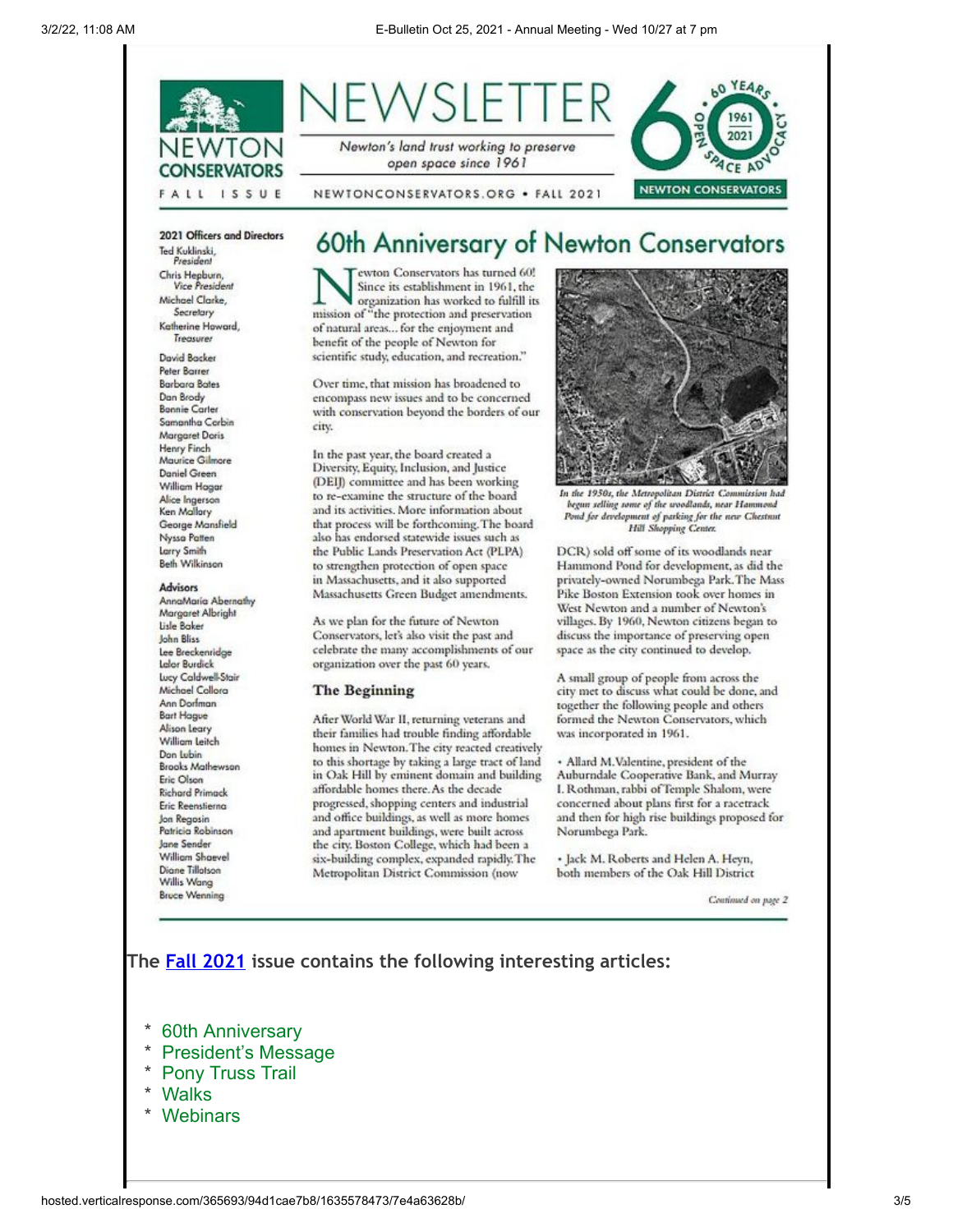# **PLEASE JOIN OR RENEW YOUR NEWTON CONSERVATORS MEMBERSHIP**



We would be very grateful for your continued support by joining Newton Conservators or renewing your membership. Perhaps, consider renewing at a higher level, adding an extra donation, or purchasing a gift membership for someone else who is passionate about open space.

You can renew or join the Newton Conservators online at [https://newtonconservators.org/renewal-2020/](https://cts.vresp.com/c/?NewtonConservators/94d1cae7b8/7e4a63628b/6a48f63d5f). A link to our annual members' renewal letter outlining last year's activities can also be found at the above link.

### Donations may be made at our secure

link [https://newtonconservators.123signup.com/donation/21167](https://cts.vresp.com/c/?NewtonConservators/94d1cae7b8/7e4a63628b/777c82105e). As a 501(c)(3) non-profit, we also accept donations for a number of affiliated local open space groups including Friends of Webster Woods, Friends of Houghton Garden, the Riverside Trails Working Group, Trails Fund, and others. As part of the donation process, you can specify a group in the "Comments" section of the form. Thanks so much!

**Mission:** *The Newton Conservators promotes the protection and preservation of natural areas, including parks, playgrounds, forests and streams, which are open or may be converted to open space for the enjoyment and benefit of the people of Newton. It further aims to disseminate information about these and other environmental matters. A primary goal is to foster the acquisition of land, buildings and other facilities to be used for the encouragement of scientific, educational, recreational, literary and other public pursuits that will promote good citizenship and the general welfare of the people of our community.*

- *E-Bulletin Editor & President Ted Kuklinski, Newton Conservators (ebulletin@newtonconservators.org)*

**[Save](https://cts.vresp.com/c/?NewtonConservators/94d1cae7b8/7e4a63628b/87b4f71333/page=build#)**